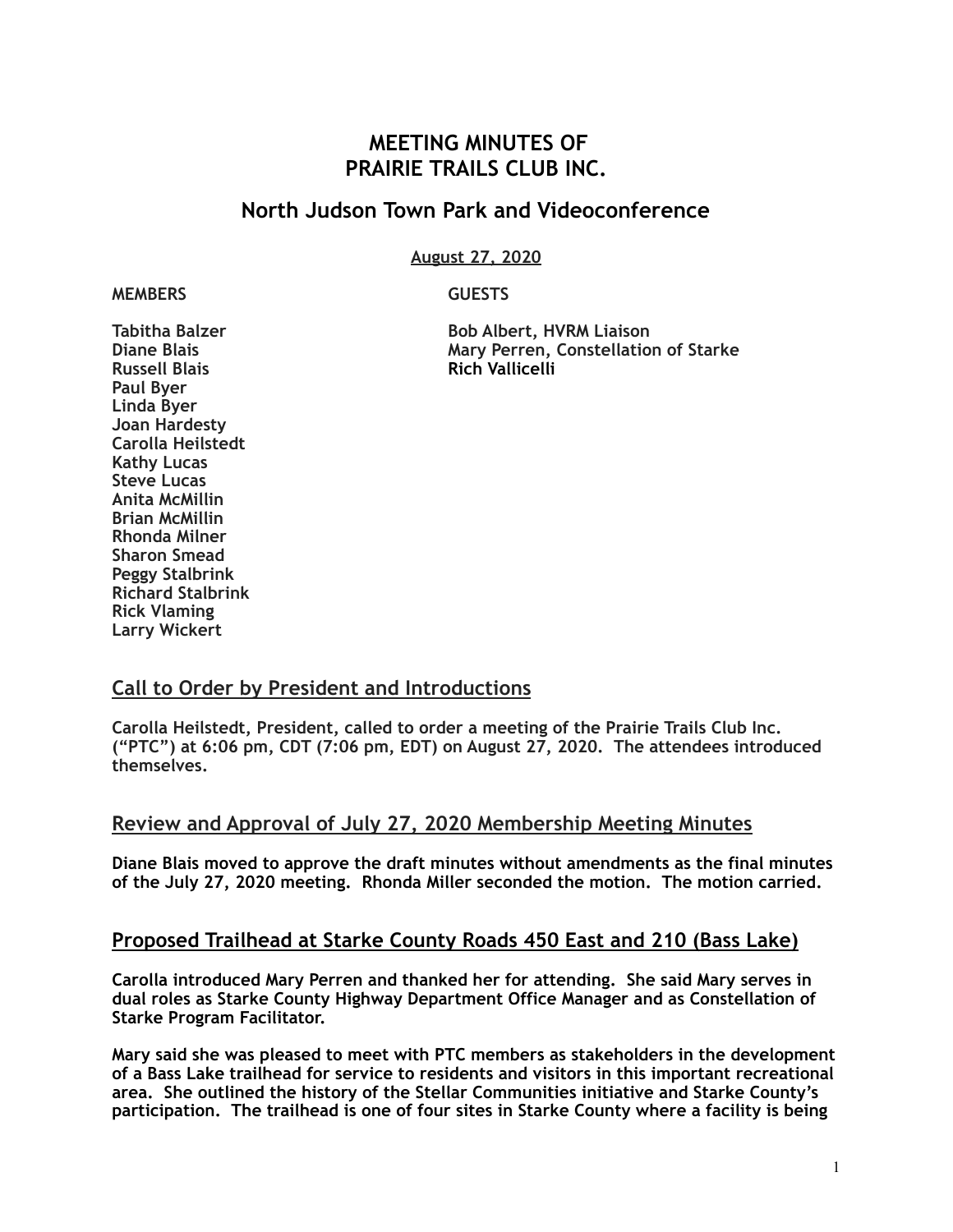**developed with an award as a Stellar Communities finalist. The trailhead would include restrooms, parking facilities, and wayfinding signage. She said the primary purposes of her presentation were to obtain feedback on the proposed trailhead and suggestions to improve the project.** 

**Russ Blais referenced two PTC benches, one underwritten by Rick and Mary Vlaming with Diane and him, and the second underwritten by Brian and Anita McMillin. He said the PTC membership approved usage of these at the proposed trailhead if the Constellation of Starke is interested. Russ said the two benches were previously offered for use at the trailhead and asked whether there was a decision. Mary answered the Constellation of Starke was "very interested" in using the benches at the trailhead, accepted the offer, and added that she was "very appreciative of the offer".** 

**Kathy Lucas said public access to potable water was lacking on the existing trail sy stem. Neither the Erie Trail nor the four Connectors that have been approved by the Stake County Commissioners have a place to get a drink or fill a water bottle. She said it would be of significant benefit if the trailhead could include a water bottle station. Mary said she expected the trailhead would have water and connect to the Bass Lake Conservancy District sewage collection system so it would be feasible. She thought Kathy offered a great concept and would share it with the Constellation of Starke workgroup.** 

**Rich Vallicelli said the proposed trailhead was not on the Erie Trail, and connectivity to the Erie Trail was not understood at Bass Lake. He said there needed to be signs placed to inform the public. Steve Lucas responded the route between the proposed trailhead and the main stem of the Erie Trail includes share-the-road signage placed in a cooperative project between the PTC and the Starke County Highway Department. This signage is a recognition that the Starke County Commissioners approved, as S-13, the roads from the site of the proposed trailhead to the Erie Trail (Starke County 450 East and Starke County 800 South). In addition, the route is shown on PTC trail brochures and its website. But he agreed more was needed. Steve said he has spoken with Mary and Starke County Highway Superintendent, Rik Ritzler, about enhanced wayfinding signage. A private donor has expressed possible interest in assisting with the design and possible location of signs. Signage could extend south to the Erie Trail and might also extend north past Bass Lake to Knox and potentially north of Knox.** 

**Rich Vallicelli said he understood the need for motor vehicle parking at the trailhead to support trail usage and to augment boaters using the DNR access site to the northwest. He doubted the need for golf cart parking and suggested it be eliminated from design plans. Mary asked if golf carts can lawfully drive on the Erie Trail. Bruce Fingerhut and other PTC members responded the trail was restricted to non-motorized vehicles, but with limited exceptions for emergency or maintenance vehicles and as required to comply with the ADA. Kathy added that as a condition to obtaining state and federal funding for the existing Erie Trail, and for the trail extension now in progress, these limitations are required. Mary said she would convey the comments to persons designing the trailhead.** 

### **Report of Workgroup for Southeast Trail Extension**

**Carolla provided an update on progress with the two-mile extension of the Erie Trail southeast of US 35. She said in an August 20 letter, Jonathon Geels, Landscape Architect and Project Manager for the Troyer Group, provided the report for Project NLT-01-07. The report stated the design phase is 62% completed, and we are on schedule to meet our timeline obligations.**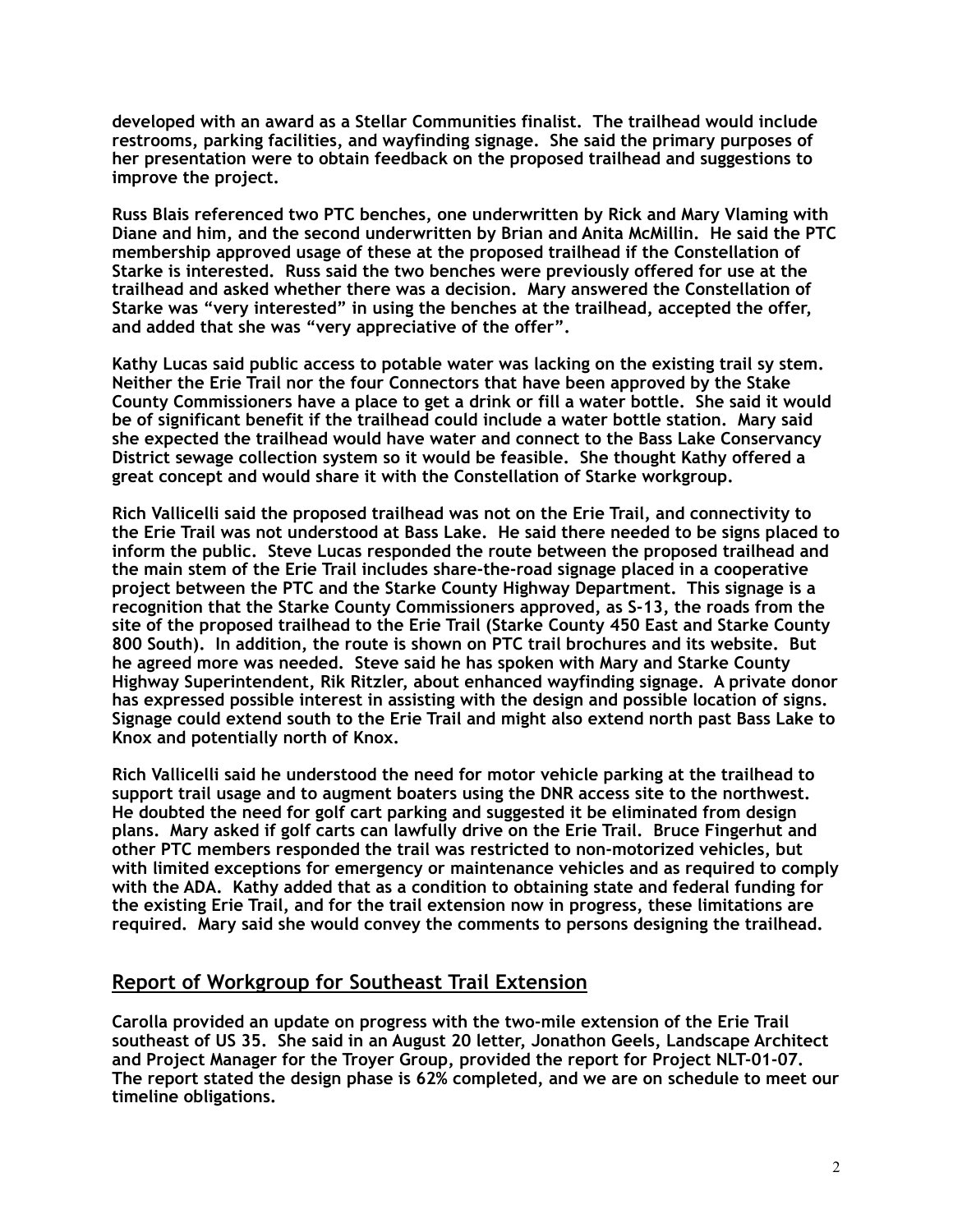**She said IDEM Rule 5 review has begun, as well as review with the Starke County Surveyor who is responsible for drainage. Structural design for the Bartee Ditch bridge is underway with details anticipated in early September.** 

**Carolla said she has been in contact with the Troyer Group and the DNR with respect to the trail surface. We are expecting to bid 4" inches of aggregate with 2" of asphalt, but will likely use 3" of asphalt if bidding is favorable. The DNR reflected it would consider gravel/limestone screenings if bidding costs are more than anticipated. There will be a direct connection with the existing trail at US 35. INDOT suggested a "piano key" style pavement marking for the highway crossing.** 

**Carolla said that in his August 20 letter, Jonathon Geels also indicated the Troyer Group needed to "confirm location and number of proposed benches for placement in plans." To satisfy our contract with DNR, the benches need to be ADA accessible. She said that from conversations with Jonathon, her understanding is the benches from our lids-tobenches initiative will likely comply if they are reasonably connected by a hard surface at nearly the elevation of the asphalt trail. She said she believed we were progressing well considering our COVID-19 challenges. The Troyer Group provided an informative and encouraging report this time, and its billing seems consistent with where we should be.** 

**Russ asked if the DNR has said our deadline on the trail expansion would be extended due to the COVID-19 pandemic. She responded that we have received no indication it would.** 

**Steve suggested the membership inform the Troyer Group there are to be two benches on the trail, one located near Starke County Road 600 East and the other near Starke County Road 700 East. We wish to use benches from our lids-to-benches initiative. In addition, we wish to include bike racks in the same vicinities. Bruce offered this suggestion in the form of a motion for approval by the membership. Brian McMillin seconded the motion. The motion carried.** 

**Steve said that on August 23, John Bawcum, President of the Friends of the Panhandle Pathway, emailed "a suggestion for your people working on the trail extension…. When you review the plans for the construction east of [US Highway] 35, be sure the following is included in the work:** 

- 1 Before any prep work or paving is done, cut all trees back 20 feet to flush ground level from both edges of the new proposed trail area and apply TORDON to remaining tree stumps.
- 2 Trench down 2 feet along the proposed trail edge and apply TORDON to both ends of the exposed tree roots.

This prep work will be an added upfront cost but will help keep the tree root bumps from appearing for many years to come. We know. We did it the hard and expensive way—after the trail was down.

**Paul Byer agreed Tordon is an effective chemical to control of unwanted vegetation and would be suitable for usage along the trail in some circumstances. "Tordon" is the brand name of a product manufactured by Dow AgroSciences containing a powerful herbicide known as "Picloram". He said it would be helpful to know bidding expectations for the pre-construction treatment of vegetation along the two-mile trail extension.** 

**Bruce said in development of the plans for the existing segments of the Erie Trail, there was an effort to cause minimal damage to natural vegetation. Our experience tells us that going forward we need to be conscious of the damage that can be caused by the roots of large trees growing near the asphalt, particularly the roots of cottonwoods.**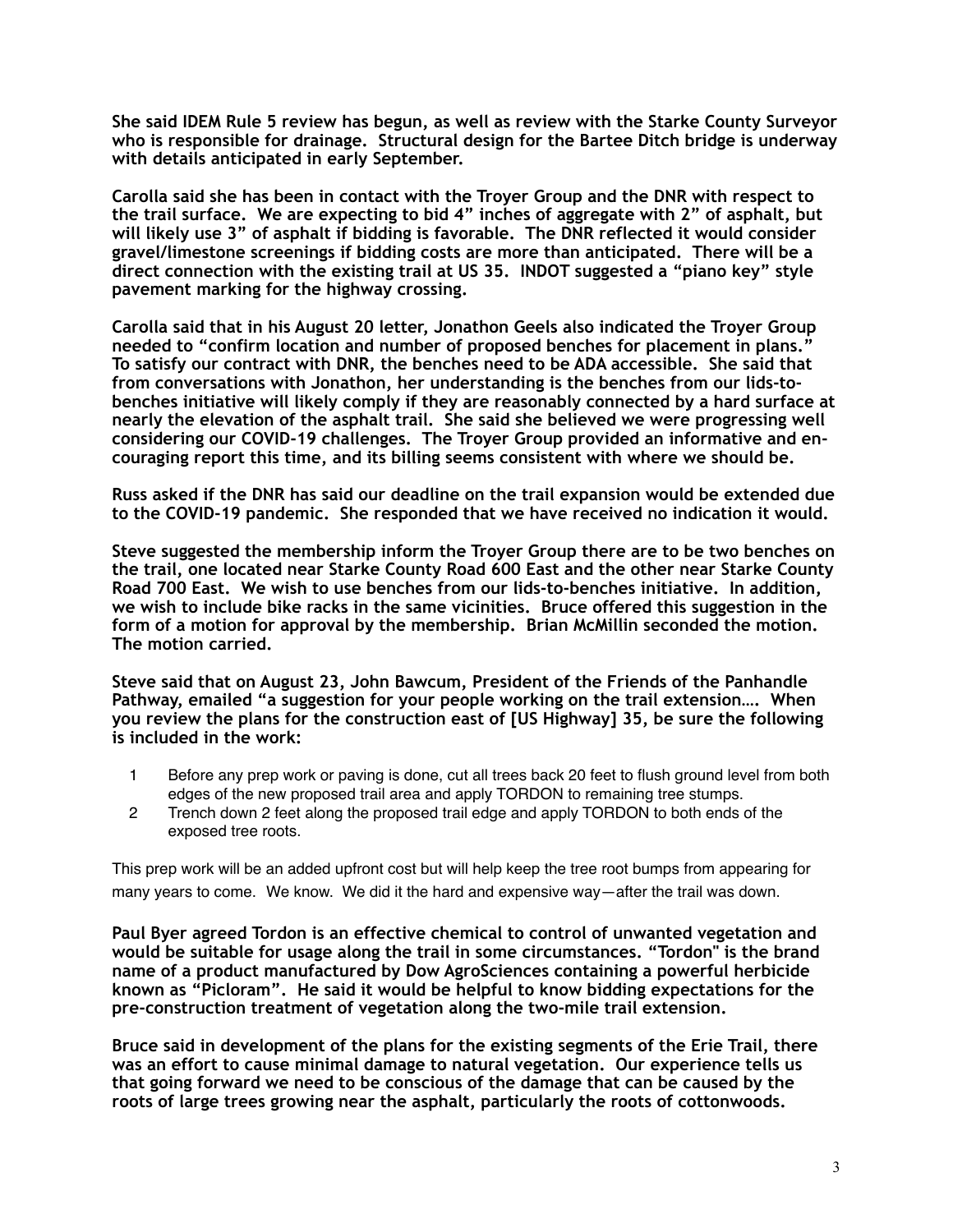**Linda Byer said the strategy in the last two or three years has been to cut back vegetation of all types within five feet of the edge of the trail. She said there are important native species along portions of the Erie Trail, and she believed a set-back of 20 feet would be "a little excessive". As for invasive species, however, control efforts extend beyond a fivefoot setback. The Panhandle Pathway borders mostly agricultural or urban areas along US Highway 35 and might present a somewhat different circumstance than for much of the Erie Trail.** 

**Sharon Smead asked whether the five-foot setback applied just to the asphalt trail or to the equestrian trail as well. Linda answered that it applied to both.** 

**Carolla said she appreciated that John Bawcum shared his thoughts. The grant for the two-mile trail extension seems "pretty tight" and might not allow us to do much more than the minimum in terms of pre-construction vegetation treatment. But we should be sensitive during the trail extension as to the location of trees, particularly cottonwoods, and would be well-served if we can minimize the future impact along the trail extension.** 

### **Developments Pertaining to HVRM and Possible Northwest Trail Extension**

**Kathy said she received a call from Todd Flanagin, President of the Hoosier Valley Railroad Museum Inc. ("HVRM"), on the morning of August 17. He asked her if the PTC could speak favorably to the North Judson Town Council about the possibility that railroad ownership northwest of North Judson could be donated to the HVRM. She said the conversation was quite cordial. Kathy told Todd she believed the PTC could be supportive and hoped that HVRM would support an easement within a transferred right-of-way for the extension of an asphalt bike and pedestrian trail. Todd said he believed right-of-way was sufficient for both an excursion railroad and a trail and would support inclusion of such an easement. She and Todd agreed HVRM ownership with a trail easement to English Lake was a great possibility, but having this status extend to the Town of LaCrosse would present better options for tourism and HVRM's long-term financial success.** 

**A few minutes after her conversation with Todd Flanagin, Kathy emailed the PTC Board members to seek their thoughts and to inform them of the Town Council meeting if they wished to attend. The email indicated she and Steve planned to attend the meeting to support "in concept the transfer to HVRM of the rail line to English Lake, asking that they preserve space for a potential trail at the same time." She expected Todd would suggest the rail transfer to HVRM with an easement "go all the way to LaCrosse…. That would be a boost toward the connectivity to the northwest that we seek." Carolla responded to the email by writing "I'm in support of this."** 

**Kathy said that both she and Steve voiced support during the August 17 Town Council for transfer to HVRM of the railroad right-of-way northwest of North Judson. During the meeting, there was discussion about the merits of a transfer ending at English Lake or perhaps extending to LaCrosse. We asked that an easement be maintained in the space for an extension of the "Erie Trail" (by that name or some other). As WKVI reported on August 22, HVRM President Todd Flanagin agreed there was room for a trail to run along the existing tracks. We spoke of the potential tourism benefits a viable excursion railroad and trail to LaCrosse could provide. Town Council President John Rowe said he did not want the concept of the trail extension to "fall between the cracks."**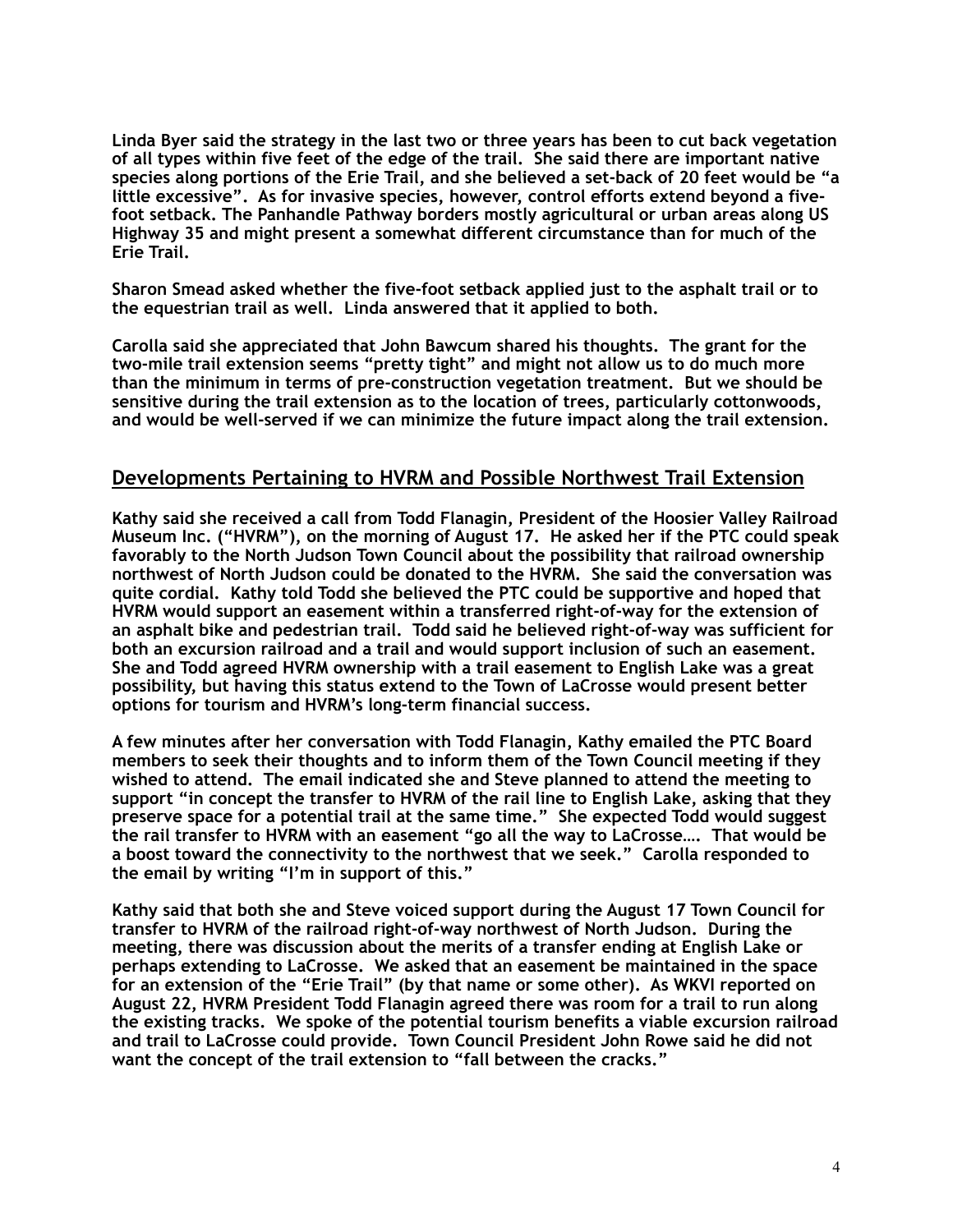**Also of potential significance to a northwest trail extension, the DNR Division of Outdoor Recreation announced on August 21, a change to "the Recreational Trails Program (RTP) that will benefit grant awardees." DNR reflected that "By partnering with INDOT, federal RTP funds will be exchanged for state funds. The new grant program is called the Indiana Trails Program (ITP). The switch to state funds will streamline grant processes for awardees to make their projects more cost and time effective. This allows for the grant money to build more trails with the same funds in a shorter time period." The Indiana Greenways Foundation also communicated this change to the PTC on August 27.** 

### **Report of Maintenance Committee**

**Paul provided an update on contracting to remove large cottonwood trees with roots that are buckling asphalt on the Erie Trail. The problem is extensive and expensive to control. During the July 27 membership meeting, Paul was authorized to spend up to \$1,000 to contract for service to remove two trees near Aldine. He reported he has since spoken with C & J Affordable Tree Service with a commitment to spend \$900. The two trees to be removed are located between Starke County Roads 125 East and 200 East.** 

**Linda reported that they have not expended the \$400 amount authorized for chemical treatments of plants along the trail. Although there are annual weeds, such as foxtail (Setaria), the hot, dry conditions this mid-summer have generally suppressed plant growth, so this expenditure of money and labor is unwarranted.** 

# **Report on Treatment of Buckeye Pipeline Markings on Erie Trail**

**Kathy said she had pursued failed efforts to have Buckeye Pipeline remove or cover 16 recently painted markings on the Erie Trail asphalt. These markings invited additional graffiti and sometimes had directional arrows which could be confusing to travelers.** 

**At Bruce's suggestion, Kathy sent an August 3 letter to T. Andy Baldwin in the company's Lake County office. She said that he responded promptly and courteously. At Baldwin's direction, the recent markings, as well as a few older ones, have received rectangular black coatings. She said she thanked Baldwin by email but wanted to also express publicly the membership's appreciation for his responsiveness.** 

**The first two images below are illustrative of painted markings as they appeared in June. The third image is typical of a marking following remediation in August. The first and third image were taken at Starke County Road 400 East.**

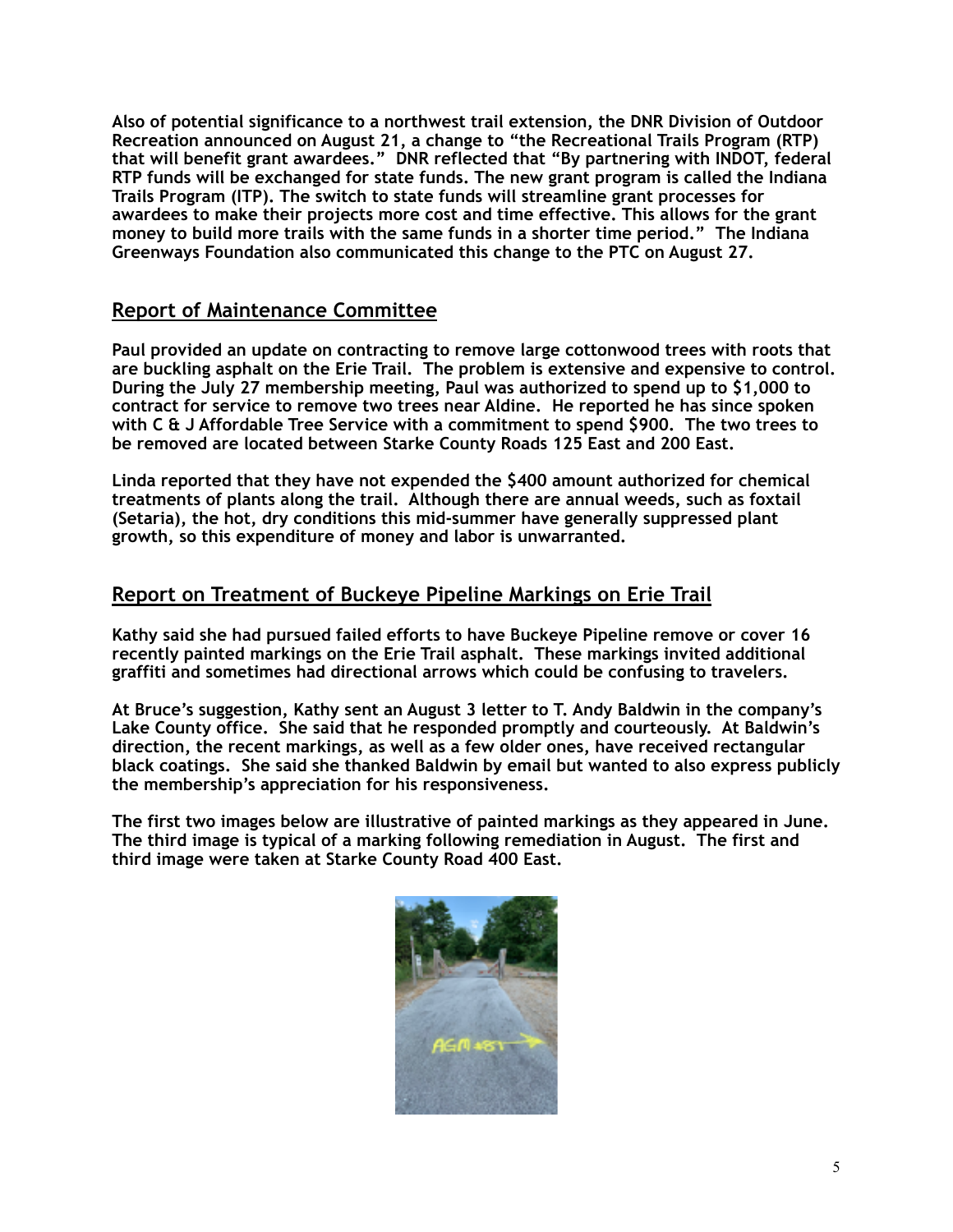



Images by Kathy Lucas

# **Review and Approval of Treasurer's Report & Restricted/Unrestricted Funds**

**Kathy circulated copies of the Treasurer's Report for the period from July 27, 2020 through August 27, 2020. She expressed special appreciation for the generous continued support that has been given by the Luminous Foundation. She thanked Brian and Anita McMillin for underwriting a bench, and Larry Wickert, Joe Milausnic, and Kay Reimbold for annual dues accompanied by donations. She also thanked Chris and Tabitha Balzer, Yancy Lucas and Nadia Corral Frias for their annual membership renewals.** 

**Kathy said at the request of the Northern Indiana Community Foundation, PTC funds which it held have been transferred to First Farmers Bank & Trust. Kathy said she spoke with Jessica Martinović, Director of Development for the Foundation in Starke County, who said it had agreed to hold the funding for the PTC before we gained IRS 501(c)(3) notfor-profit status. The PTC is now authorized by state and federal governments to serve as a charitable organization, and the need no longer exists. Kathy said having our funds in a single account with simplify our finances. She said Jessica anticipates that the excellent working partnership between the Foundation and the PTC will continue. The text of the Treasurer's Report follows:**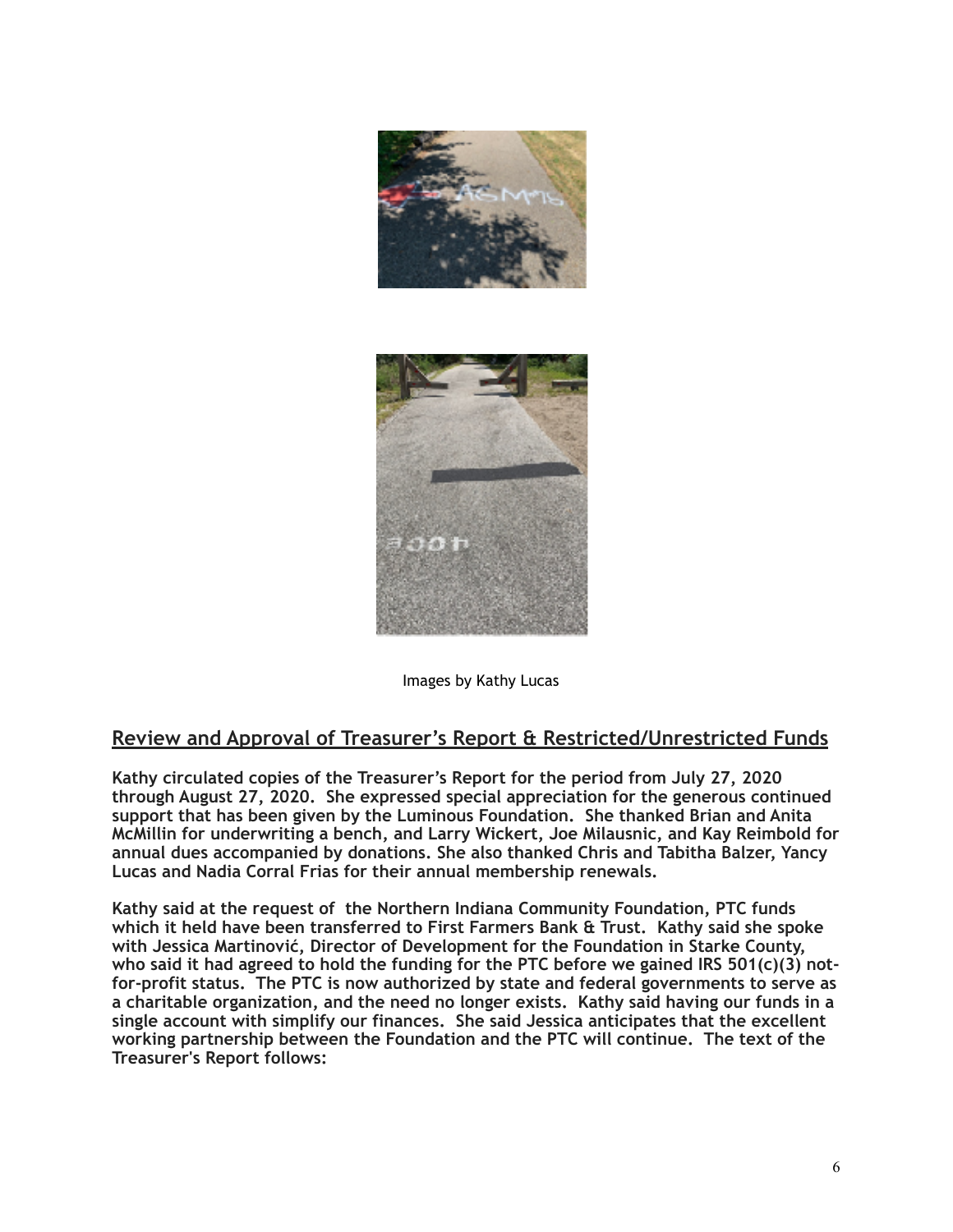

### **Treasurer's Report August 27, 2020**

|                                                                                   | <b>FIRST FARMERS BANK &amp; TRUST (FFBT)</b> |             |
|-----------------------------------------------------------------------------------|----------------------------------------------|-------------|
| Balance forward from 7/27/20                                                      |                                              | \$79,122.73 |
| <b>INCOME</b>                                                                     |                                              |             |
| 8/5/20 Donation from Luminous Fund<br>2020 Grant Award                            | 5,000.00                                     |             |
| 8/5/20<br>Brian & Anita McMillin<br>Bench at 450E & CR 210 Trail Head             | 350.00                                       |             |
| 8/24/20 Transfer of balance in NICF Account<br>Per discussions with J. Martinovic | 3,915.28                                     |             |
| 8/24/20<br>Larry Wickert<br>Dues for 2019-20                                      | 50.00                                        |             |
| Joe Milausnic<br>8/24/20<br>Dues & donation                                       | 50.00                                        |             |
| 8/24/20<br>Kay Reimbold<br>Dues & donation                                        | 100.00                                       |             |
| 8/24/20<br>Y. Lucas/N. Corral Frias/T. & C. Balzer<br>Dues for 4 members          | 100.00                                       |             |
| <b>Total Income</b>                                                               | 9,565.28                                     |             |
| <b>EXPENSES</b>                                                                   |                                              |             |
| -0-                                                                               | -0-                                          |             |
|                                                                                   | -0-                                          |             |

*/s/Kathleen Lucas, Treasurer*

**Kathy then reviewed PTC Restricted/Unrestricted funds. She said the new Luminous Grant 4 would join the Mitchel-Kane grant tentatively earmarked as match for northwest extension of the trail but could be reassigned if the extension does not materialize.**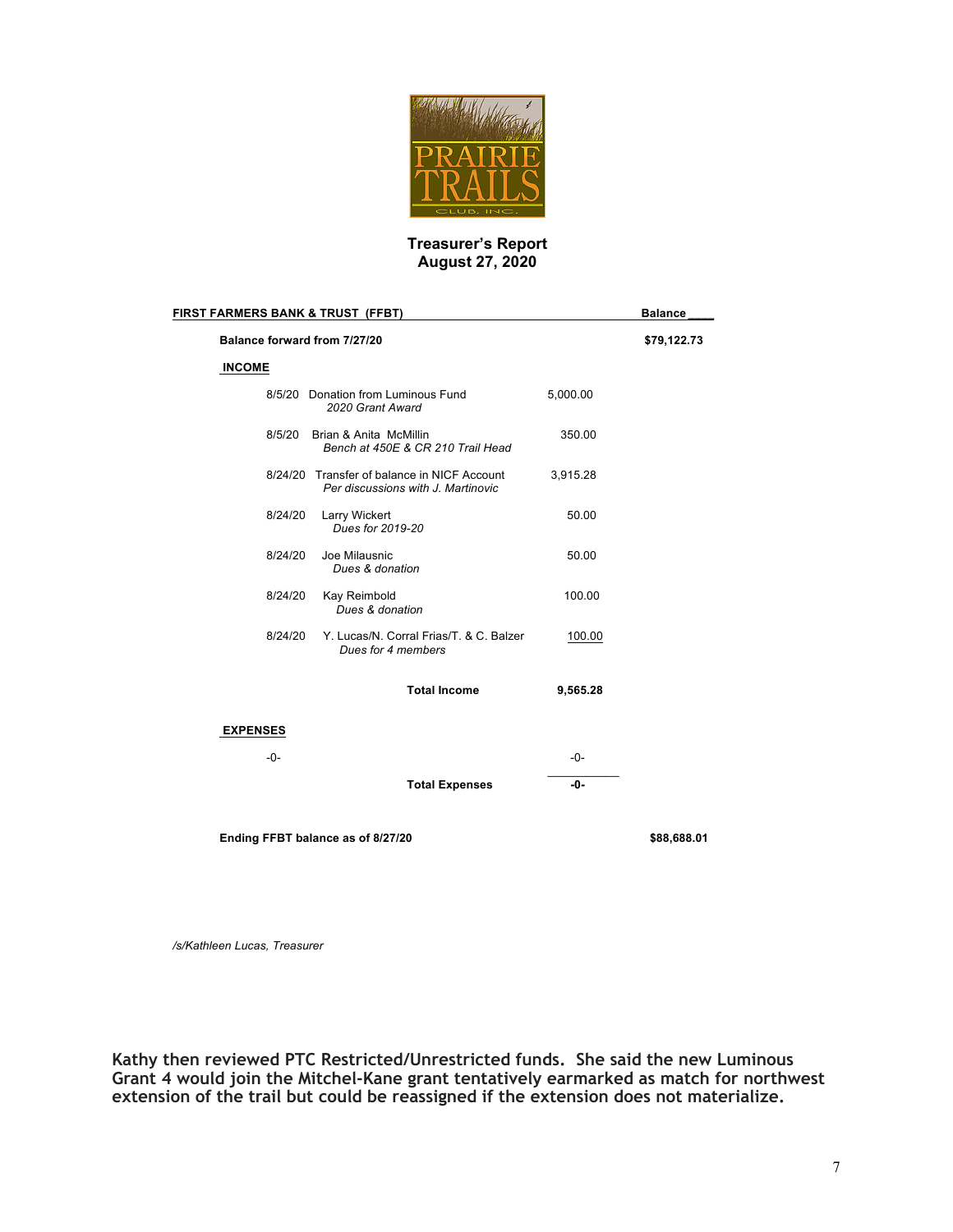#### PTC Restricted/Unrestricted Funds

| <b>RESTRICTED GRANTS/DONATIONS</b>                  |                                     |           |              |                   |                     |
|-----------------------------------------------------|-------------------------------------|-----------|--------------|-------------------|---------------------|
|                                                     |                                     |           |              |                   |                     |
| Luminous Fund Grant 2 (2018)                        | Signage BLS (including "You are He  | 4,124.94  |              |                   |                     |
| Luminous Fund Grant 3 (2019)                        | <b>Matching NLT Grant</b>           | 3,626.00  |              |                   |                     |
| Luminous Fund Grant 4 (2020)                        | Northwest extension                 | 5,000.00  |              |                   |                     |
| Hardesty Memorial Grant                             | Wayfinding/Historic Signage Erie T  | 7,535.25  |              |                   |                     |
| Hardesty Memorial Grant                             | <b>Matching NLT Grant</b>           | 3,626.00  |              |                   |                     |
| PTC account commitment                              | <b>Matching NLT Grant</b>           | 3,625.00  |              |                   |                     |
| Marshall County Horse Association                   | Bench (Location TBD)                | 350.00    |              |                   |                     |
| Indiana Greenways Foundation                        | <b>Matching NLT Grant</b>           | 3,625.00  |              |                   |                     |
| Lucas lake house guests' donation                   | Future Vision/website               | 700.00    |              |                   |                     |
| Next Level Trails Grant (NLT-1-07)                  | 1st installment for trail extension | 46,765.00 |              |                   |                     |
| Mitchel-Kane                                        | Northwest extension                 | 2,000.00  |              |                   |                     |
| Stalbrink donation                                  | Scholarship (or "most needed use")  | 100.00    |              |                   |                     |
| Blais/Vlaming bench                                 | For trail head @ 450/210            | 350.00    |              |                   |                     |
| McMillin bench                                      | For trail head $@$ 450/210          | 350.00    |              |                   |                     |
|                                                     | <b>Total Restricted</b>             | 81,777.19 |              |                   |                     |
|                                                     |                                     |           |              |                   |                     |
|                                                     |                                     |           |              |                   |                     |
| <b>SUMMARY OF ACCOUNTS</b>                          |                                     |           | <b>TOTAL</b> | <b>RESTRICTED</b> | <b>UNRESTRICTED</b> |
| First Farmers Bank & Trust (FFBT)                   |                                     |           | 88,688.01    | 81,777.19         | 6,910.82            |
|                                                     |                                     |           |              |                   |                     |
|                                                     |                                     |           |              |                   |                     |
|                                                     |                                     |           |              |                   |                     |
| As of August 27, 2020 /s/ Kathleen Lucas, Treasurer |                                     |           |              |                   |                     |
|                                                     |                                     |           |              |                   |                     |
|                                                     |                                     |           |              |                   |                     |

**Kathy said there were no expenditures reported in this period. But she expected checks to be written within the next two weeks for the removal of cottonwood trees and for the next payment to the Troyer Group as it moves toward a final trail design for the southeast extension. She added that an allocation is yet needed to reflect real estate value as part of the 20% local cost share with DNR.** 

1

**Carolla asked if there were questions or comments regarding the Treasurer's Report or the PTC Restricted/Unrestricted Funds. She said if there were not, she would entertain a motion. Sharon moved to approve without amendment the Treasurer's Report and the statement of PTC Restricted/Unrestricted Funds. Linda seconded the motion. The motion carried.**

### **Reminder of Annual August Membership Drive**

**Kathy reflected the PTC has determined August is the month for our annual membership drive. She thanked lifetime members and annual members who have already paid dues. Membership dues and contributions form critical elements for the maintenance and for the development of the Erie Trail and associated routes. Also, membership authorizes**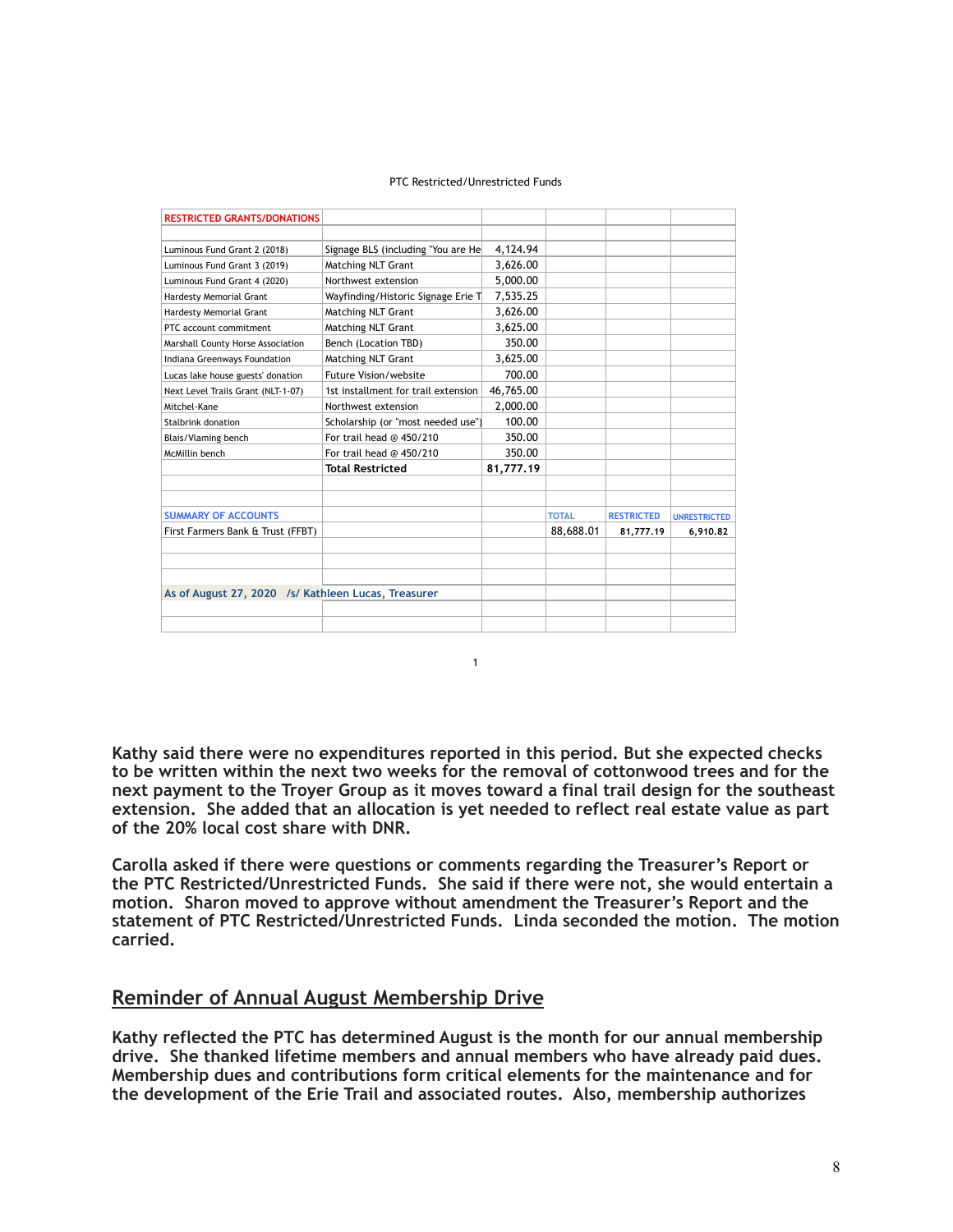**persons to select officers and board members, as well as to join in the decision-making of our organization.** 

# **Report of Mid-America Trails and Greenways (MATAG) Virtual Conference and Scheduling of Annual Greenways Foundation of Indiana Virtual Luncheon**

**Tabitha said she attended the Mid America Trails And Greenways ("MATAG") 2020 Virtual Conference held on August 18 and hosted by the Greenways Foundation of Indiana. MATAG includes greenway and blueway advocates from Indiana, Illinois, Iowa, Kentucky, Michigan, Minnesota, Missouri, Ohio and Wisconsin. Members include decision-makers from government agencies, non-profits, and industry leaders who develop and manage trails. Tabitha said the PTC is not unique with its challenge to provide trail maintenance. This challenge was a major topic during the MATAG Luncheon.** 

**Tabitha reminded our membership that the Annual Indiana Greenways Foundation Virtual Luncheon is set for Thursday, September 24, 2020 at 11:00 a.m., CDT (12:00 noon, EDT). The Greenways Foundation helped promote successfully the concept of a caucus within the Indiana General Assembly to address trail issues, including financing and maintenance. This effort was spearheaded within the General Assembly by Rep. Carey Hamilton who will be honored during the Virtual Luncheon for work in establishing the "Indiana Legislative Trails Caucus". Other members of the bipartisan caucus include Rep. Anthony Cook, Sen. Dennis Kruse, and Sen. Eddie Melton. Information regarding the Greenways Foundation Virtual luncheon is available at [greenwaysfoundation.org.](http://greenwaysfoundation.org)** 

# **Consideration of Sale of PTC Toro Lawn Mower**

**Bruce reported the Board of Directors met on June 30 and discussed a possible agreement with an individual to store our Toro TimeCutter HD MyRide mower. The individual would use the mower primarily on the western third of the Erie Trail. As a consideration for storing the mower, he would be authorized to also use it at his residence. The Board drafted a document with a proposed agreement but did not receive a favorable response.** 

**Carolla observed that generally the mower "doesn't serve our needs for use" on the Erie Trail. It has been used sporadically west of Starke County Road 100 West, but for the six miles to the east, a ten-foot wide equestrian trail makes usage unfeasible. The two-mile southeast trail extension will also include an equestrian trail.** 

**Bruce said, "We can't use it on the horse trail. It gets stuck in the sand." Linda said that a heavy mower like the Toro can be operated if two tires are kept on the asphalt, but the result is a mowing width that is much less than the ten feet expected for the equestrian trail.** 

**Carolla added that another organization has now embraced a regular initiative for mowing from the rest park at Indiana Highway 10 to the North Judson trailhead. The organization emailed us that it has made arrangements other than use of the Toro for this purpose.** 

**Bruce said the PTC bought the Toro mower for \$5,487 on May 31, 2018 from Heinhold and Feller in LaCrosse. The mower has since had usage and has depreciated, but it is in good condition and continues to have significant value. He suggested the mower be sold and proceeds retained by the PTC.**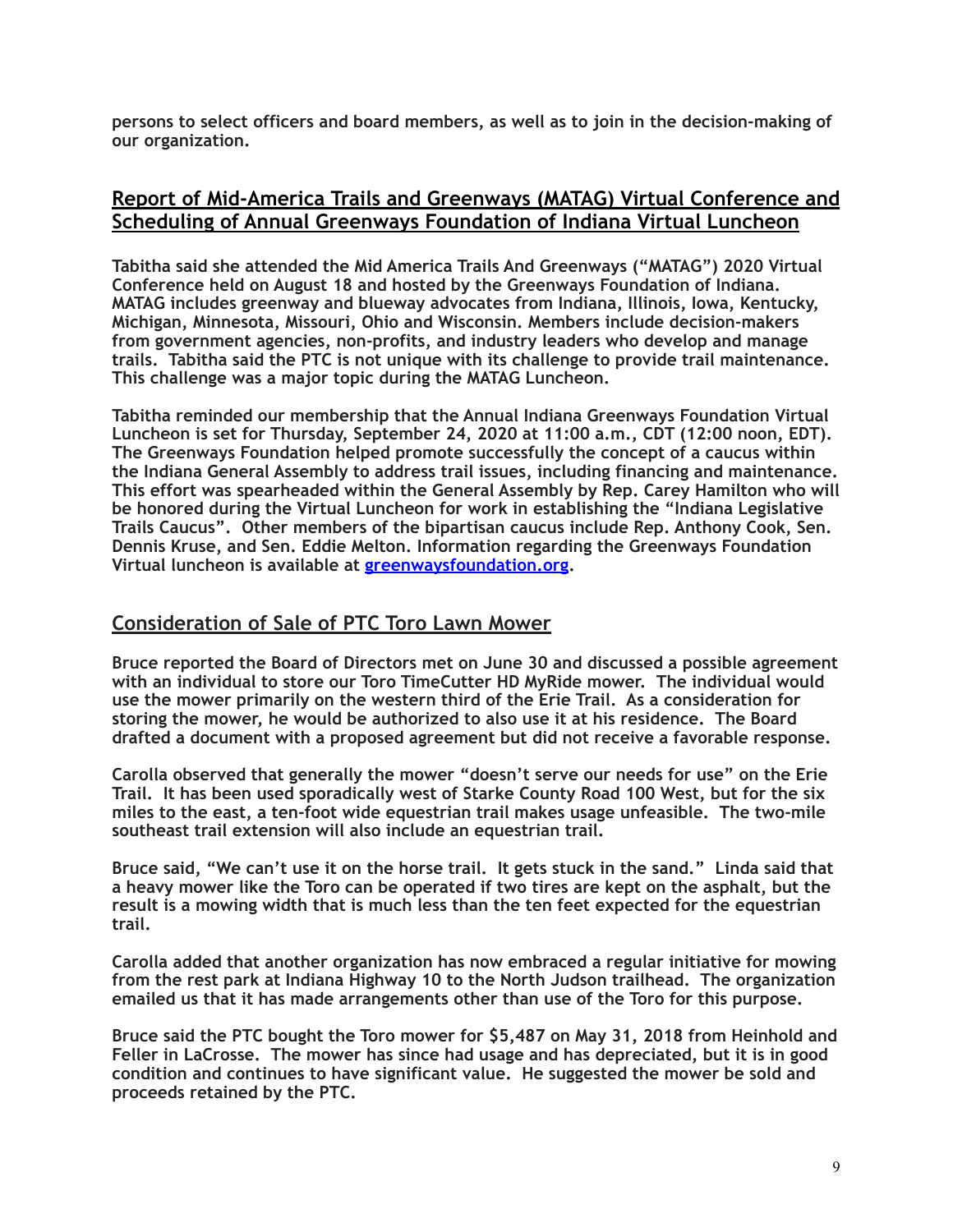**Steve said when purchased the Toro mower was easily the largest expenditure made from PTC funds. He said it reflected on the organization's understanding that maintenance of the Erie Trail was a priority. He moved that the Maintenance Committee, through Bruce, Paul, and Linda, be authorized to sell the Toro mower. Proceeds from the sale would be delivered to the PTC's treasury and dedicated to a maintenance purpose. Russ seconded the motion. The motion carried.** 

### **Proposal for Plaque to Honor Pioneer Erie Trail Proponents**

**Brian proposed that a plaque or plaques be placed on the trail to honor the pioneer Erie Trail proponents. He suggested Bruce, Rhonda, Marty Lucas and Corinne Becknell Lucas be identified. Rhonda said Brian and Anita McMillin should also be included. Bruce added that the acknowledgement could be made and the plaque shown at the ribbon-cutting ceremony for the two mile extension.** 

# **Proposal for Fundraiser**

**Joan Hardesty presented an idea and presented materials at the meeting for a possible PTC fundraiser. The idea was tabled to allow time for membership to review and provide feedback. Carolla thanked Joan for brining the idea to the membership.** 

# **Informal Update on HVRM Activities**

**Bob Albert, Hoosier Valley Railroad Museum Liaison to the PTC, said that probably the most notable recent HVRM initiative was its effort to assume ownership of the railroad northwest of North Judson as discussed previously in the meeting.** 

**Bob said the HVRM "has been running on a very limited schedule" due to restrictions caused by the COVID-19 pandemic. A lot of labor is required for a few train rides. Events have been scheduled one day a month this summer. Public interest has not wained with two-a-day trips sold out. "Unfortunately, we've sometimes had to turn away people in order to accomplish social distancing." He said that there were three trips scheduled for September 5 and two for October 3.** 

# **Informal Update from Starke County Economic Development Foundation**

**Larry Wickert, who is the Executive Director of the Starke County Economic Development Foundation, reported on activities pertinent to the PTC. He said he has spoken with HVRM representatives, and they have an interest in the railroad crossing at English Lake. The bridge over the Kankakee River could be a very popular attraction with a footbridge that includes a bump out and a reviewing platform. Although costs would be challenging, the concept seems feasible, particularly if there is participation by LaPorte County. The footbridge could form an element of the main stem trail going northwest.** 

**Larry said there is interest in improving access to the Kankakee River and Yellow River for kayaking and canoeing. The Starke County Park Board is scheduled to meet September 15, and Steve and Kathy will present the PTC perspective to the Board. Possibilities for new or improved access sites exist in English Lake (where DNR already has a functional access on the Yellow River), at Knox, and northeast of Knox toward the Marshall County**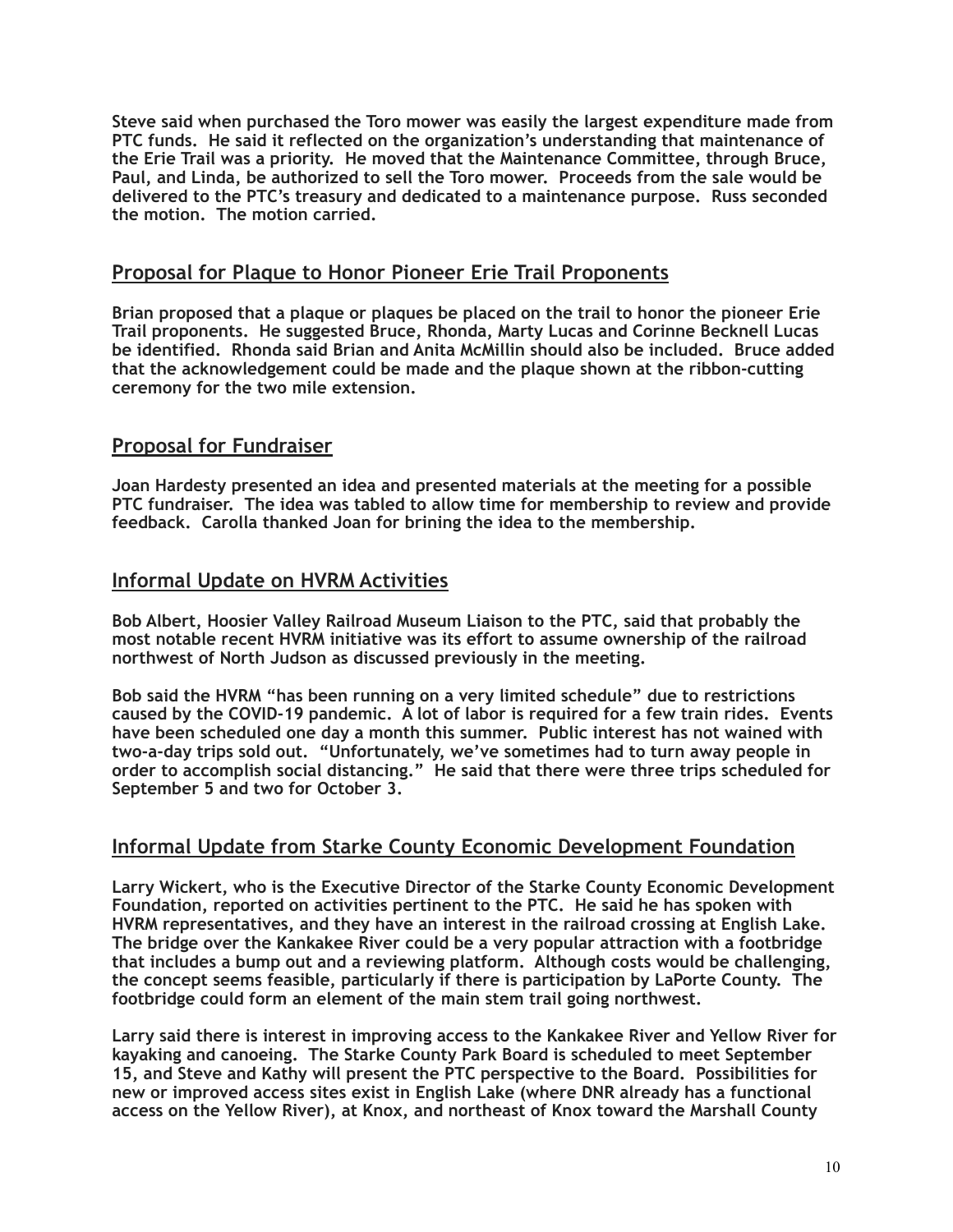**line. Public lands are located along Range Road where it crosses the Yellow River, but there does not currently seem to be enough land for a full access site. The Starke County Commissioners have funded a study to better understand these blue trail options.** 

**Larry reported interest in advancing public art to augment the interpretive painting of the otters and sandhill cranes in North Judson. Anthony Brooks painted this mural, is now in Indiana, and is interested in carrying forward. Two possible sites are the ruins of the creamery adjacent to Main Street in North Judson and of the signal bungalow north of the Erie Trail and just east of Starke County Road 200 East. Bob Albert said the HVRM Board has endorsed the idea of Anthony doing paintings at either these sites. Larry said he would continue to communicate with Anthony about these projects.** 

### **Preparations for September 19 Workday**

**Linda suggested relocating the September 19 workday from the prior stated location to the Erie Trail between Starke County Road 700 South and Starke County Road 125 East in Aldine. She said the prior location has been the site of previous workdays, and there is need west of Aldine where the bordering vegetation is "kind of closing in". This trail segment is dominated by invasive species. The membership agreed to the relocation.** 

**Linda said she would focus her attention on an established population of tree of heaven (Ailanthus altissima). This invasive species will require special chemical applications and is difficult to eradicate. Tree of heaven is resistant to ordinary control methods, can be confused with native species such as sumac, and ordinary controls are likely to cause the plant to spread.** 

**Linda said she encourages the participants to focus on two other invasive plants: bush honeysuckle (Lonicera maackii) and Siberian elm (Ulmus pumila). The invasive ability of bush honeysuckle may in part be due to biochemical effects on surrounding plants, a rapid growth rate, and a tolerance of moderate shade to outcompete neighboring plants for sunlight. Siberian elm is an invasive species found from central Mexico northward across the eastern and central United States to Ontario, Canada. Wikipedia states the species is "found in abundance along railroads and in abandoned lots and on disturbed ground. The gravel along railroad beds provides ideal conditions for its growth: welldrained, nutrient poor soil, and high light conditions; these beds provide corridors which facilitate its spread." Because the species has high sunlight requirements, it does not typically invade mature forests. There are large numbers of both bush honeysuckle and Siberian elm along this portion of the Erie Trail.** 

**On the other hand, native plant species are present that deserve protection. North of the trail and just west of Starke County Road 125 East is a colony of wild plum, also called "American plum" (Prunus americana). According to the Morton Arboretum, wild plum "is a small, fast-growing, short-lived, colony-forming native tree, commonly found along fencerows, open fields, and roadsides. Abundant tiny white flowers open before the leaves emerge in spring." Small plums may appear in late summer. According to Swink and Wilhelm's** *Plants of the Chicago Region,* **the species is native to our area. On the next page is an image by Kathy from May 2020 when the wild plum trees at Starke County Road 125 East were in bloom.**